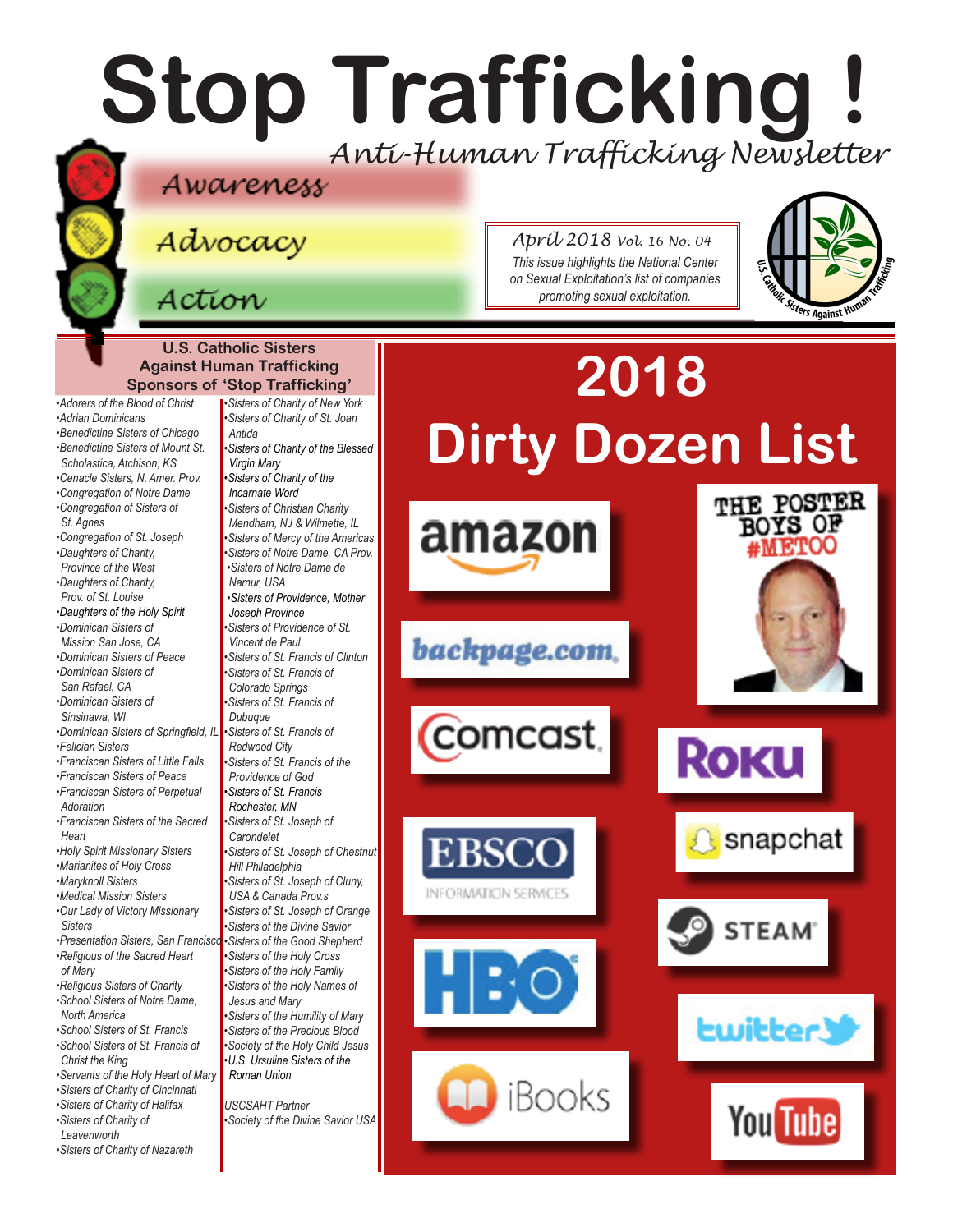### Awareness

# amazon

2

• One mother contacted NCOSE when her teenage son showed her the dozens of graphic tees with full frontal nudity and sexually

objectifying depictions of women that showed up when he was simply looking for a t-shirt.

- One of NCOSE's staff bought a back brace on Amazon and then continued to get sadomasochistic paraphernalia as *'Recommendations'* for items she might be interested in. Amazon has more than 8,000 BDSM Sex Toys for sale. (BDSM refers to a variety of often erotic practices or roleplaying involving bondage, discipline, dominance and submission, sadomasochism.)
- A concerned father alerted NCOSE to the fact that when searching with his son on Amazon for *'guitar pick cases,'*  many cases with nudity and depicting sex acts were displayed.
- One women contacted NCOSE when, after perusing Amazon's magazine selections for something she might be interested in, she found many pornography titles for sale.

To learn more of the problem and to find ways to take action, go to: https://endsexualexploitation.org/amazon/

*"We target mainstream corporations and services, which the American people use and interact with every day on a mass scale, that simultaneously promote or profit from messages of incest, the dehumanization of women, sexual violence and even racism and child exploitation.* 

*"This year we departed from the tradition of targeting only companies or organizations and also highlighted 'The Poster Boys of #MeTo.' These are some of the most prominent men in Hollywood who have abused their positions of power.* 

*"If the '#Me Too' movement has revealed anything, it is that sexual exploitation runs deep in our society, and the Dirty Dozen List gives individuals a voice, and a chance to take action and hold mega-corporations and public influencers responsible for promoting rape myths, and sexual entitlement, that fuel sexual harassment and violence,"* explained Haley Halverson, Vice President of Advocacy and Outreach at the NCOSE.



The *National Center on Sexual Exploitation* works for a world where the pornified vision of reality—with its utilitarian and insatiable consumption of human beings for selfish sexual pleasure, and its raw, brutal, debasing, hate-filled themes—become intolerable to all those who have concern for the well-being of humanity, have respect for human dignity, and affirm human rights.

The NCOSE announced its annual *"Dirty Dozen List"* in February 2018. The list names and shames a range of actors who contribute significantly to the normalization of pornography, prostitution, sex trafficking, and other forms of sexual exploitation.

The groups, agencies, businesses (and this year, individuals) named to this list are among the nation's worst for masquerading as mainstream entities with respectable reputations, while facilitating access to, or pandering and profiting directly from pornography and/or prostitution.

Others push policy agendas that normalize egregious forms of sexual exploitation. This list ensures that their participation and collusion with the various aspects of the sex trade becomes public knowledge, and equips concerned citizens with information and tools to hold them accountable. The NCOSE is committed to continue naming and shaming until these mainstream contributors to the normalization of sexual exploitation no longer stand in allegiance with pornographers, sex traffickers, and sex buyers, but join the concerned public in fighting for the right of everyone to live *'sexploitation-free'* lives.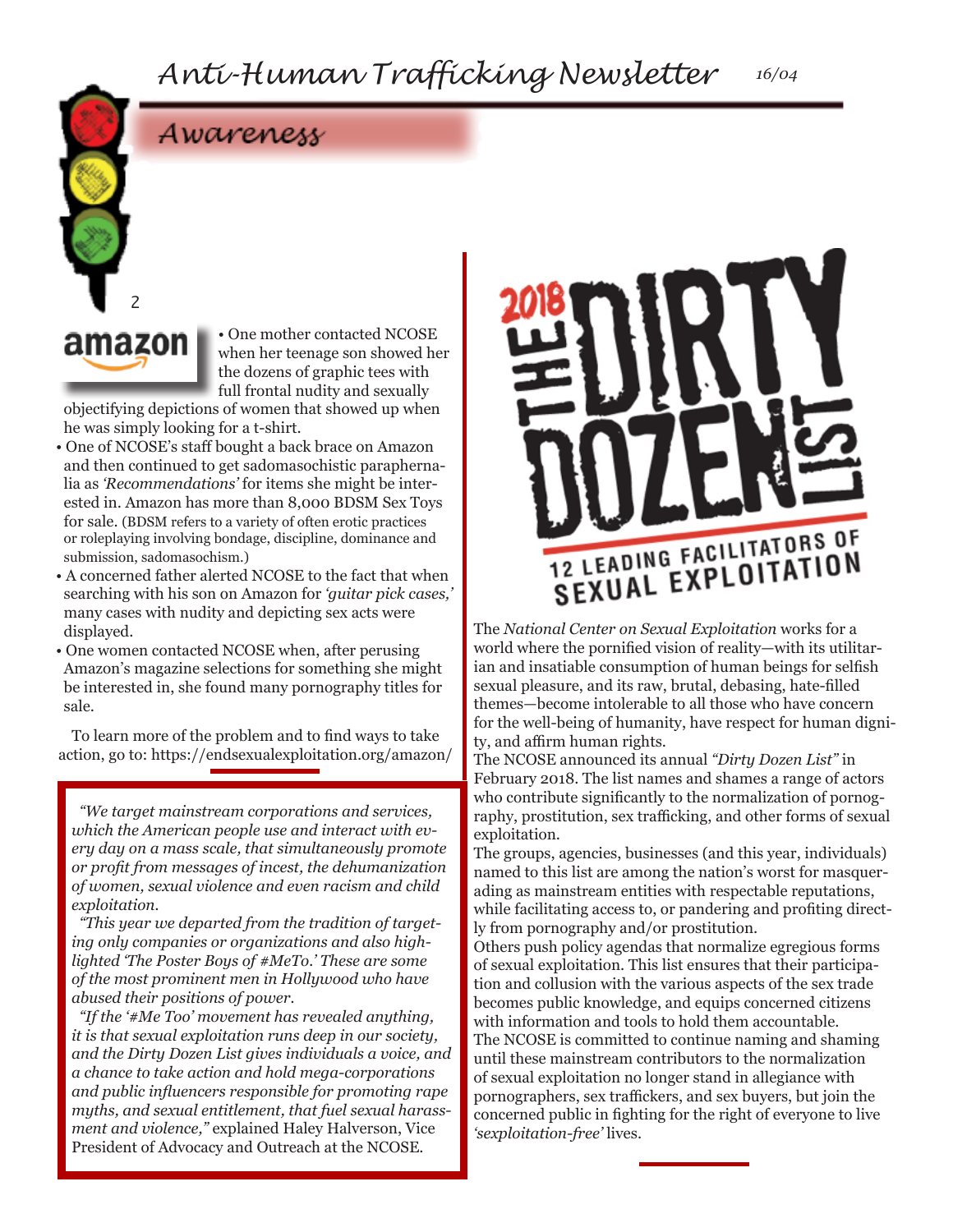*Anti-Human Trafficking Newsletter 16/04*

Awareness



With opera-

tions in 97 countries and 943 locations worldwide, *Backpage.com* is likely the largest facilitator of sex trafficking in the world.

As a classified advertising website known as 'the hub' for prostitution advertising, *Backpage.com* serves as a virtual auction block where sex buyers can shop for human beings for sex from the privacy of their home, office, hotel room, or cell phone.

Many of those bought and sold via the website are sexually trafficked women and children. The website facilitates this activity by allegedly editing ads to conceal the illegality of underlying criminal activity and remains immune from prosecution due to the *Communications Decency Act Section 230.*

NCOSE demands that *Backpage.com*  stop promoting and profiting from sexual exploitation. They must stop facilitating sex trafficking, prostitution, and the exchange of pornographic photos (including child sexual abuse images) by eliminating the 'adult services' section of their website.



*Comcast Corporation* is an American telecommunications conglomerate that provides numerous services including broadcasting and cable television, home phone services, and high-speed Internet. Unfortunately, *Comcast's Xfinity* also peddles pornography via its video-on-demand and premium channel services.

*Comcast* provides dozens of pornography titles via its *Cinemax, Playboy, Vivid, Hustler, TEN,* and *Too Much for TV* channels and subscriptions. All in all, by one review conducted in April 2016, there were 515 X-rated offerings on *Comcast's Xfinity.* Many of the pornography titles offered by *Comcast Xfinity* contain themes of incest, racism, sexism, prostitution, and exploitation.

*Comcast's* current ISP model requires that customers wishing to block hardcore material jump through complicated hoops to filter or 'opt-out' of those services. However, the 'opt-in' model would require those customers wishing to view hardcore pornography online to 'opt in' to access such sites, while other customers automatically would receive their Internet free from sexually exploitative material.



*EB-SCO Information Services* offers

online library resources to public and private schools (K-12), public libraries, universities, and more. In its advertising for schools, it promises *'fast access to curriculum-appropriate content.'*  However, its *Explora, Science Reference Center, Literary Reference Center,* and other products, provide easy access to hardcore pornography sites and extremely graphic sexual content.

In 2017, EBSCO removed some content from their K-12 databases. However there remains an incredible amount of easily accessible sexually explicit material bypassing school filters mixed in with educational material. On June 23rd 2017, EBSCO wrote to NCOSE saying they were 'confident' the sexually graphic content was completely removed from their school products. But on June 26th NCOSE researchers found over 50 sexually graphic articles across four states in 50 minutes of searching. The vast majority of these graphic results came directly from EBSCO's middle school and elementary school databases. The material still largely bypasses school and home filters because it is within the EBSCO search engine.



*Home Box Office Inc.* (HBO) is an Amer-

ican subscription-only, cable television network owned by *Home Box Office, Inc.*, a division of *Time Warner.* As estimated by Nielsen in July 2015, approximately 30.9% of the 116.4 million U.S. homes with televisions receive HBO. Through its HBO NOW streaming service, its content can be streamed to mobile devises via broadband connections. Additionally, a deal with *Amazon* grants *Amazon Prime*  members unlimited streaming access to past seasons of HBO programs, as well as select current series. Additionally, its channel HBO *Zone* airs movies and original programs aimed at young adults ages 18-34, and features pornographic movies. HBO is also available via satellite to subscribers of the DISH Network.

Since the early 2000s HBO has produced a string of original programs that incorporate graphic sex scenes. Examples include *G String Divas, Cat-House: The Series,* and *Hung.* Graphic depictions of sex, rape, and brutal sexual violence are also commonplace in *The Deuce, Game of Thrones* and *Westworld.*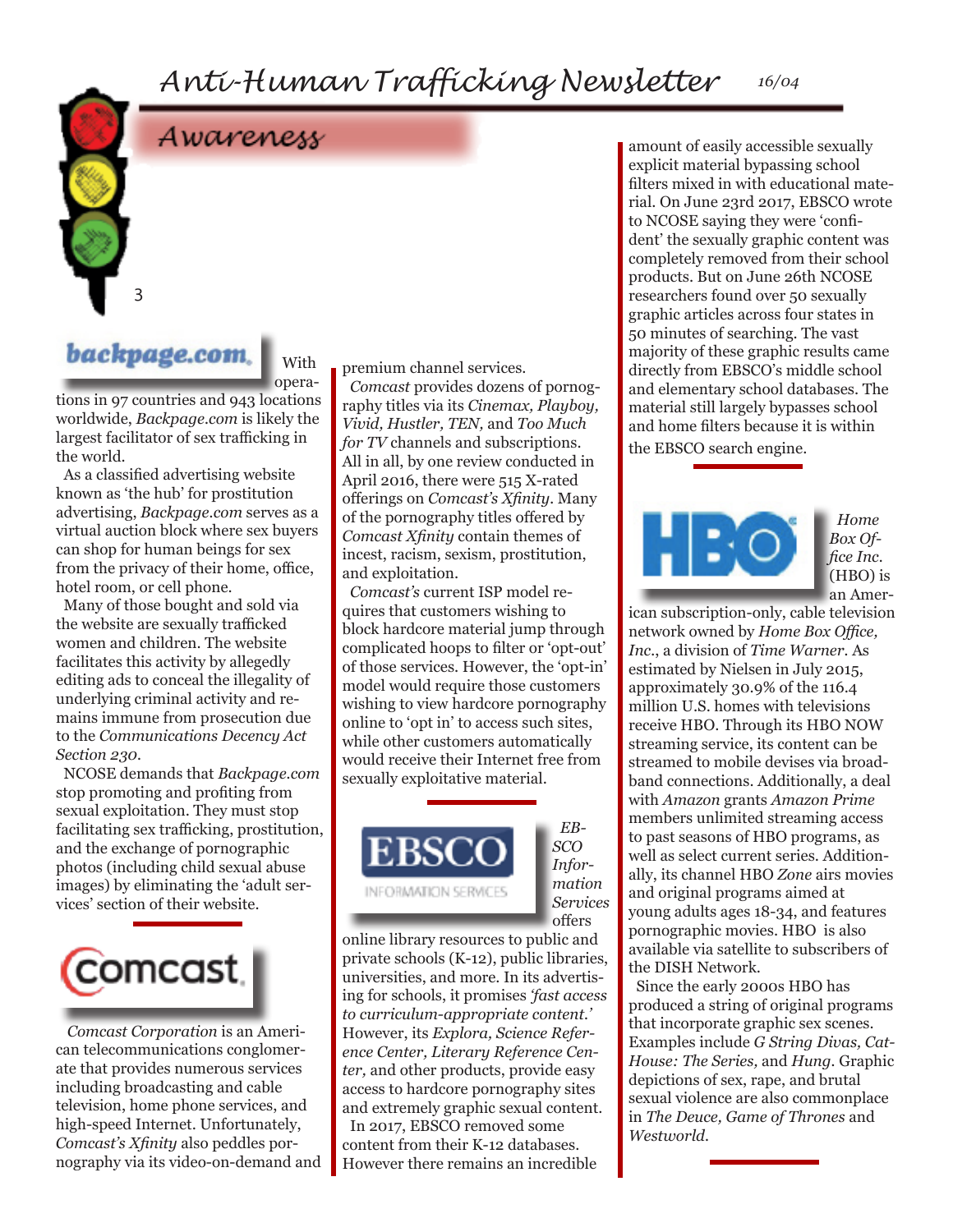## *Anti-Human Trafficking Newsletter 16/04*

## Awareness

*Apple's iBooks* app is automatically pre-down-

loaded on most iPhones as an easy way to access audio and written books while mobile. However, this app contains erotic literature that supports rape myths, normalizes adult-with-teen- and incest-themed exploitation, and reinforces degrading racially charged sexual stereotypes. Even innocent searches autopopulate graphic suggestions. Many stories feature 'barely legal' student-teacher, and 'babysitter' sex, 'forced sex' (aka rape) or submission of Black, Asian, and Indian minority races to white males.

iBooks

4

*Apple* encourages authors to correctly label their genres but does not transparently inform readers of the true category system in *iBooks*. *'Erotica'* isn't listed under the *'African American Fiction'* category on the main page, but in the second section listed on the *'African American Fiction'*  page itself. This means that people are easily accidentally exposed to sexually graphic material.

This is inconsistent with *Apple's*  other policies that have kept pornography off of their app store and Apple TV streaming devices,

A lot of erotic content on *iBooks* isn't even labeled under the title of 'erotica' but is deceptively located under the ambiguous section title *'What's Hot.'*  This section heading suggests to the *Apple* user that these books may be the most popular, and, believing that the topic is 'safe,' they may read, or worse, allow their children to read, selections without suspecting the content may be harmful.



**NCOSE** broke with its tradition of placing only mainstream companies or organizations on the *Dirty* 

*Dozen List*, to include four *'Poster Boys'* of the *#MeToo* culture of sexual assault and harassment: Harvey Weinstein, Kevin Spacey, Woody Allen, and James Franco. These men used their power to both harass and abuse others, as well as shape America's cultural acceptance of sexual exploitation through their professions.

Harvey Weinstein was chosen for his now infamous abuse of power over countless women in the entertainment industry. Kevin Spacey was chosen for his abuse and harassment of males, underscoring the reality that males are also victims of sexual exploitation. Woody Allen was chosen because he personifies the elite exploiters, who remain insulated from the consequences of their actions, despite decades of reports that he sexually abused his then 7-year old adopted daughter. James Franco was chosen for not only accusations of sexual misconduct but also his art imitating life through *The Deuce*, an HBO show normalizing commercial sexual exploitation and depicting eroticized sexual violence.

They are the symptom of a deeply entrenched culture of sexual objectification and exploitation, fueled by pornography and the cultural elites who produce films and shows that eroticize or even glamorize sexual harassment, assault, commercial sexual exploitation, and the production of content that reinforces rape myths. Hollywood and many media corporations bear weighty responsibility for perpetuating the warped mindsets of abusers.

During the avalanche of public apologies that came out during the *#MeToo* phenomenon, most alleged predators invoked passive verbs, scaled to generalities, and employed excuses, producing disingenuous, excusatory apologies. This shows sexual assault and harassment are not merely behavioral problems; they are rooted in deep-set cultural beliefs.

# **ROKU**

A leading media streaming compa-

ny, *Roku* provides its users with the ability to stream television programs, movies, music, and more, on their personal devices. *Roku* also facilitates access to hardcore pornography channels through hundreds of private and hidden channels. This stands in sharp contrast to the policies of other streaming device industry leaders such as *Apple TV* or *Amazon's Fire TV*, which have rightly kept hardcore pornography off of their systems.

Pornographers are well aware of the backdoor *Roku* has left open to them. They widely advertise for their private channels and applaud *Roku* in forum after forum for being the go-to streaming device to permit this material.



*Snap*mobile app that

allows users to send and receive photos and videos, which will disappear after a few seconds of the recipient viewing them. *Snapchat*'s '*Stories'* string Snaps together to create a narrative that lasts for 24 hours. To create a 'Story,' a user chooses to add their Snaps to their 'Story.' Depending on their privacy settings, the photos and videos added to a 'Story' can be viewed by either all Snapchatters, just the user's friends, or a customized group, whereas Snaps are viewed only by a user who is personally sent the Snap from the sender.*Snapchat*'s '*Stories'* also includes public content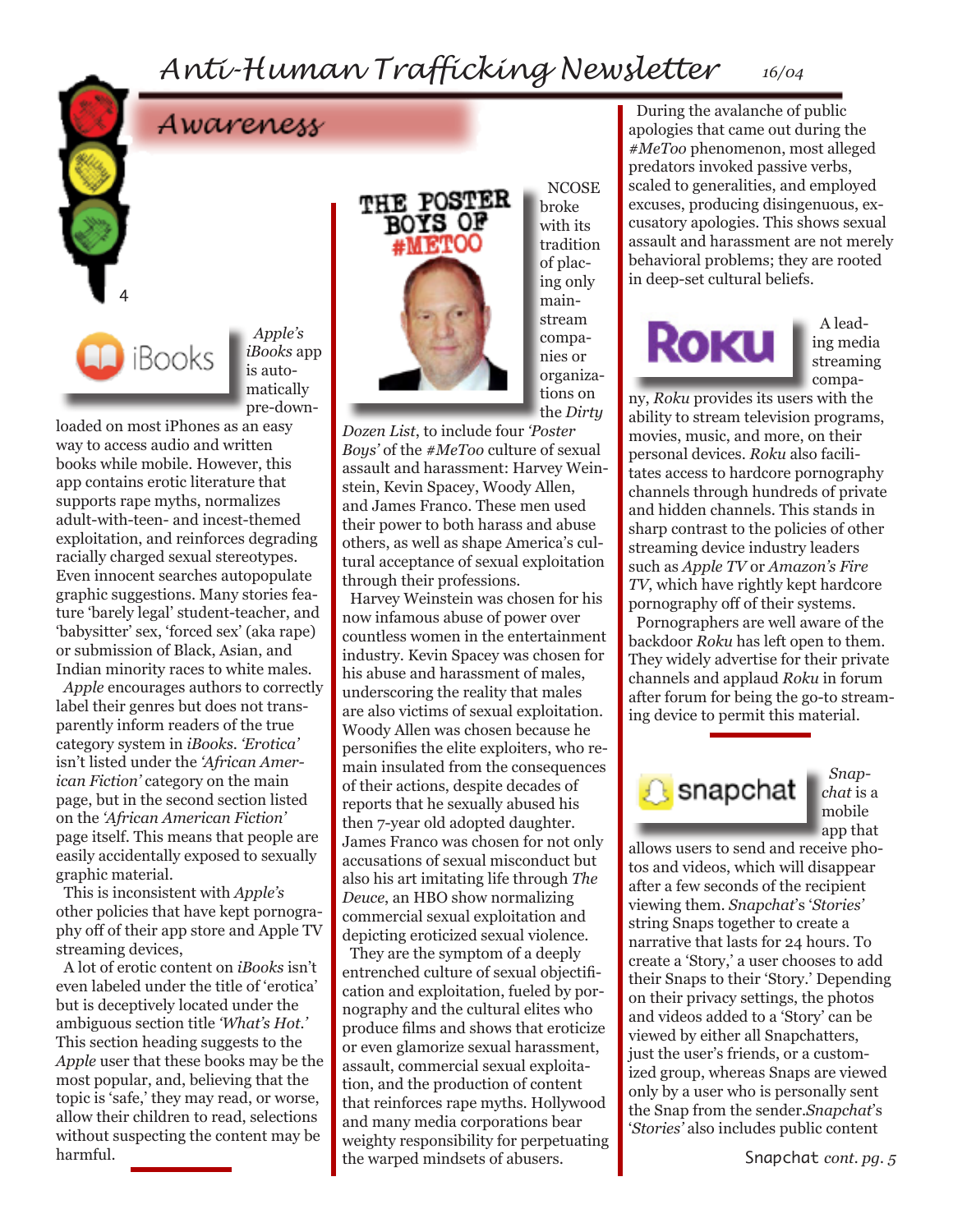## Awareness

#### **Snapchat** *cont. from pg. 4*

5

from media outlets like *Cosmopolitan*, that could contain sexually graphic material that cannot be easily blocked by users.

There are 100 million daily active users, 65% of users upload content – snaps or stories. 71% of users are under age 25. A 2014 survey of high school seniors revealed that 46% of them used *Snapchat* daily and 77% of college students used the app daily. There are approximately 6 billion daily *Snapchat* video views (Facebook has 8 billion video views a day).

Arguably the most popular smartphone app used by Millennials and teens, *Snapchat* is frequently used for sexting and the sharing of self-produced child sexual abuse images. Many of the pornographic images on *Snapchat* are created and distributed by children and many of these images end up on third party websites. Snaps have been hacked and recipients can easily take screenshots to save and further distribute Snaps they have received.

The *Snapcash* app went from reported revenue of \$3 million in 2014 to projected revenue of \$50 million in 2015. A major contributor to this growth is the development of the feature *Snapcash*, which enables *Snapchat* and its users to monetize and profit from the exchange of pornography. Many porn performers and strip club employees are using *Snapcash* to earn money for nude videos and photos of themselves.

Many individuals, and even teenagers, who do not routinely engaged in the sex trade, have used *Snapchat* for sexting and *Snapcash* for selling self-made pornography. Individuals

are frequently enticed, pressured, and even bullied by their peers to create and send sexts. In many other instances, predatory adults groom minors by seeking sexual images of, and even sexual encounters with, underage boys and girls. Many *Snapchat* images have found their way on 'revenge' porn sites. In fact, minors have been criminally charged with distributing or creating child pornography through *Snapchat* over the last several years.

*Snapchat* still does not allow users to opt-out of sexually graphic content or to report *Snapchat* users that are sending sexually explicit photos and videos, or using their *Snapchat* app to promote or advertise pornography or prostitution. *Snapchat*'s business model facilitates sexual exploitation yielding hefty profits for the company without any regard for the associated harms.



*Steam* is the 'Walmart' of online

videogame distribution, with over 35 million users who are minors. *Steam* offers categories of 'nudity' and 'sexual content' video games, which include over 780 video games with explicit content, featuring only mild warnings, such as *'may not be appropriate for all ages, or for work.'* 

Owned by Valve Corporation, *Steam* sells thousands of video games for PC, Mac, Linux box, mobile devices, and televisions, in addition to connecting gamers with community forums on its website.

These games, for example *House Party, Men of Yoshiwara: Ohgiya, Super Star, Porno Studio Tycoon* and more, promote themes of sexual violence, exhibitionism, and rape, with the dangerous misconception that sexually exploiting others is harmless and fun. When videogames include sexually

graphic and degrading themes, the user is not only a voyeur but an active participant in staging the scene.

The *House Party* 'hook up' game on *Steam* literally trains its users in predatory tactics for sexual assault, and even sex trafficking, which then plague real people offline in high schools, universities, military bases, and more.

The game includes disturbing features that allow users to increase their odds of 'having sex' with a woman in the game if they manipulate and coerce women into sex acts. Different game scenarios include blackmail using nude pictures, increasing women's alcohol consumption, impersonating a friend through text, and jamming a woman's cell phone reception to isolate her in a room away from other party goers. Users 'win' the game by having sex with women at the party. The sexual encounters are blatant animated pornography, featuring genitalia, ejaculation, and more.

As our society suffers from the consequences of campus sexual assault, military sexual assault, and rising child-on-child sexual abuse, we see that normalizing the sexual use (and often abuse) of others in videogames is irresponsible on the corporate and social level.

#### *Recommended Policy and Platform Improvements*

The NCOSE urges *Steam®* and its parent company *Valve®* to do the following:

- Remove the game *House Party* due to its singularly degrading and exploitive themes.
- Create an 18+ category on its website where all games with any amount of nudity or sexual content are stored. All accounts should have this 18+ category disabled by default. There should be an extensive opt-in process to view such games so that children are no longer automatically exposed to this content.
- Institute a more robust policy enforcement against selling games that normalize or glamorize sexual exploitation in the future, no matter the age of the user.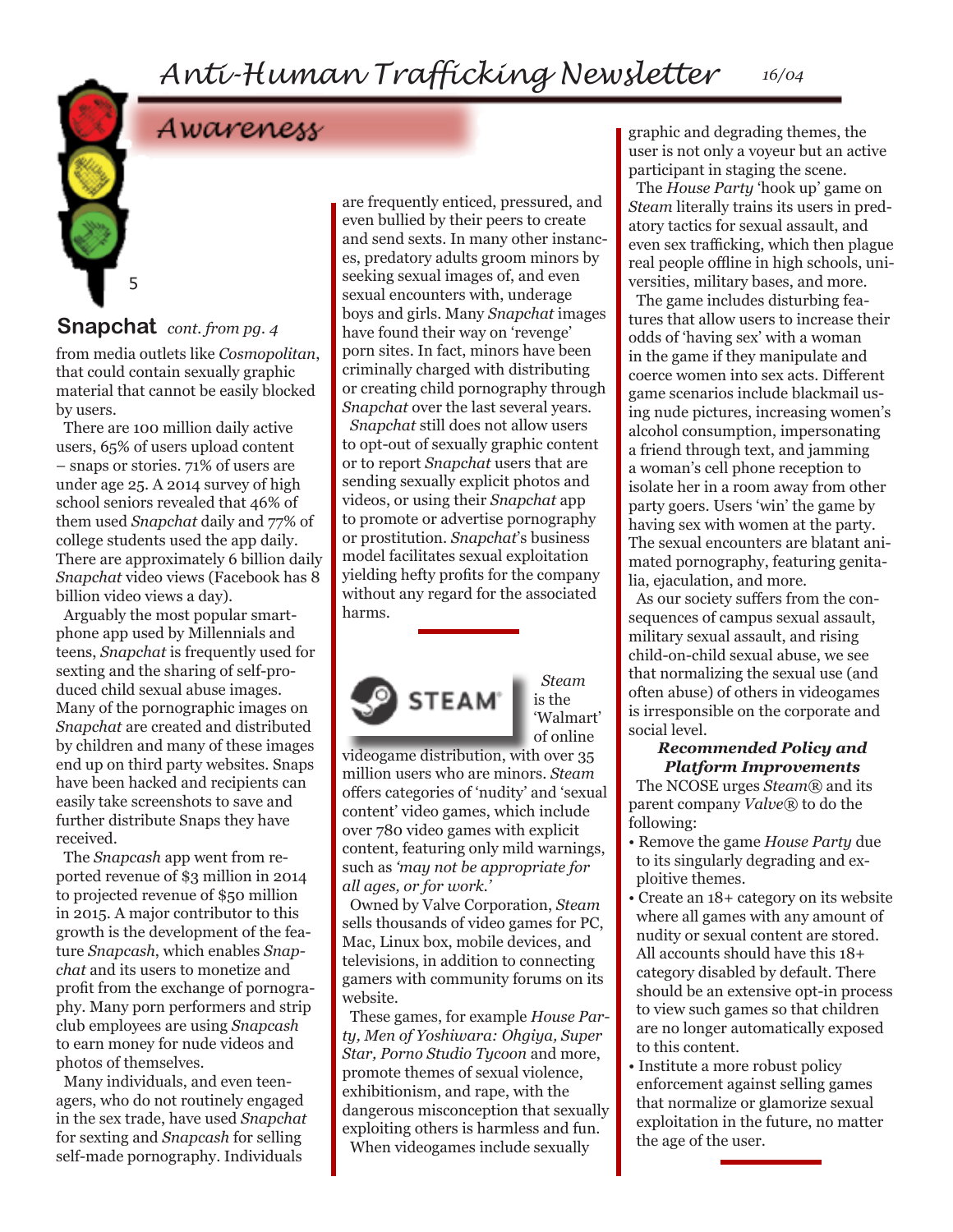

6

**There** are as many as 10

million *Twitter* accounts that may include explicit sexual content. *Twitter*  has come under fire recently for vast amounts of cyber-based sexual harassment, revenge pornography, being spammed with pornography, having one's virtual identity co-opted by tags to pornography, and even sexually exploited images of children on its platform. Korea caught 117 people distributing explicit sexual content via *Twitter*―33 of the distributors were elementary school children.

*Twitter* is responsible for doing its part to curb sexual exploitation, yet the company has by default shifted responsibility to report sexually graphic tweets or accounts onto the individual user. *Twitter* must recognize that pornography is overtly sexist, objectifying, and sexually exploitative. Pornography and prostitution reduce women to be less than human – to be sexual objects whose sole purpose is to be consumed by the public. *Twitter's* laisse-faire approach to sexually explicit content has gone on far too long.



Currently, *You-Tube* has over a billion users—almost one-third of

all people on the Internet. *YouTube* reaches more 18-49 year olds than any cable network in the U.S. Every 60 seconds 300 hours of video is uploaded to *YouTube* and 323 days worth of *YouTube* videos are viewed on Facebook. *YouTube's* 2014 revenue was estimated to be \$4 billion.

Google's *YouTube* is an Internet con-

duit to user-generated videos where cute videos are mixed together with sexually graphic material. A simple search term like *'how to have'* can autocomplete with child sex themes. While *YouTube* fixes such problems whenever they receive concentrated media attention, the website does little to proactively monitor or restrict inappropriate content. It appears that whenever they can get away with it, *YouTube* allows inappropriate content to remain on its platform in order to generate views and more profit.

*Users Must Serve As Moderators* Google's current system depends largely on reactive moderating, which relies on users to flag and report offensive or sexually explicit content. *YouTube* prefers this method to taking responsibility upon itself to provide more active moderation and policing in real-time, because the views on explicit videos help to serve *YouTube's*  bottom line.

When users must act as moderators, they must first watch the explicit content and then report exact time stamps with descriptions. The main problem with this established procedure for content removal is that users must first be exposed to the harmful content and then they must continue to view the offensive material as they alert *Google* about the violation.

#### *Ads on Explicit Videos*

*Sexually explicit videos on You-Tube* often amass many views, becoming eligible for lucrative pre-roll video ads that make *YouTube* and the *Uploading Channel* lots of money. *Searches and Related Content*

Many innocent search terms used on *YouTube* will bring up hardcore and violent explicit videos because uploaders use misleading descriptions when adding the content. Certainly, *Google* has the ability to develop a system for analyzing the images and not just the text descriptions of uploaded content. Another problem is that, once users

view an explicit video, other videos with sexually explicit thumbnails will fill the list of suggested content on the right side of the screen, or will be listed as suggestions in the video player when finished watching the explicit film. This is especially dangerous for younger audiences using *YouTube.*

#### *Enforce the Standards, Regardless of the Partner*

It appears that *Google* is willing to let the *Terms of Use* slide for celebrities who upload content that is in direct violation. Beyoncé, Justin Timberlake, and Robin Thicke are just a few examples of celebrities who have amassed millions of views (and \$\$\$ for Google) with music videos that include full frontal nudity.

#### *What Should YouTube Do?*

Despite positive changes regarding *GooglePlay* and *AdWords, Google* has remained reticent regarding changes to anything relating to the content on *YouTube*. While the launch of the *YouTube Kids App* is a step in right direction, it does not go far enough.

Together, with thousands of concerned parents and users, NCOSE urges Google to:

- Turn *Safe Search* and *Restricted Mode* on automatically for all *You-Tube* users, so that they have to opt-in for more graphic or adult content, instead of being automatically bombarded with sexually exploitive material.
- Improve the ease and access of reporting videos that violate its *Terms of Use.*
- Apply the same image filtering software currently used to identify child pornography to flag all forms of adult pornography or sexualized nudity as well.
- Develop a more thorough review process for channels applying to monetize their videos.
- Extend the *AdWords* policy to *YouTube* and refuse to profit from sexually exploitive content.
- Update *YouTube* to work more efficiently with third-party filters.
- Most importantly, we call on *Google* to use its creativity and immense talent to develop effective solutions for this growing problem.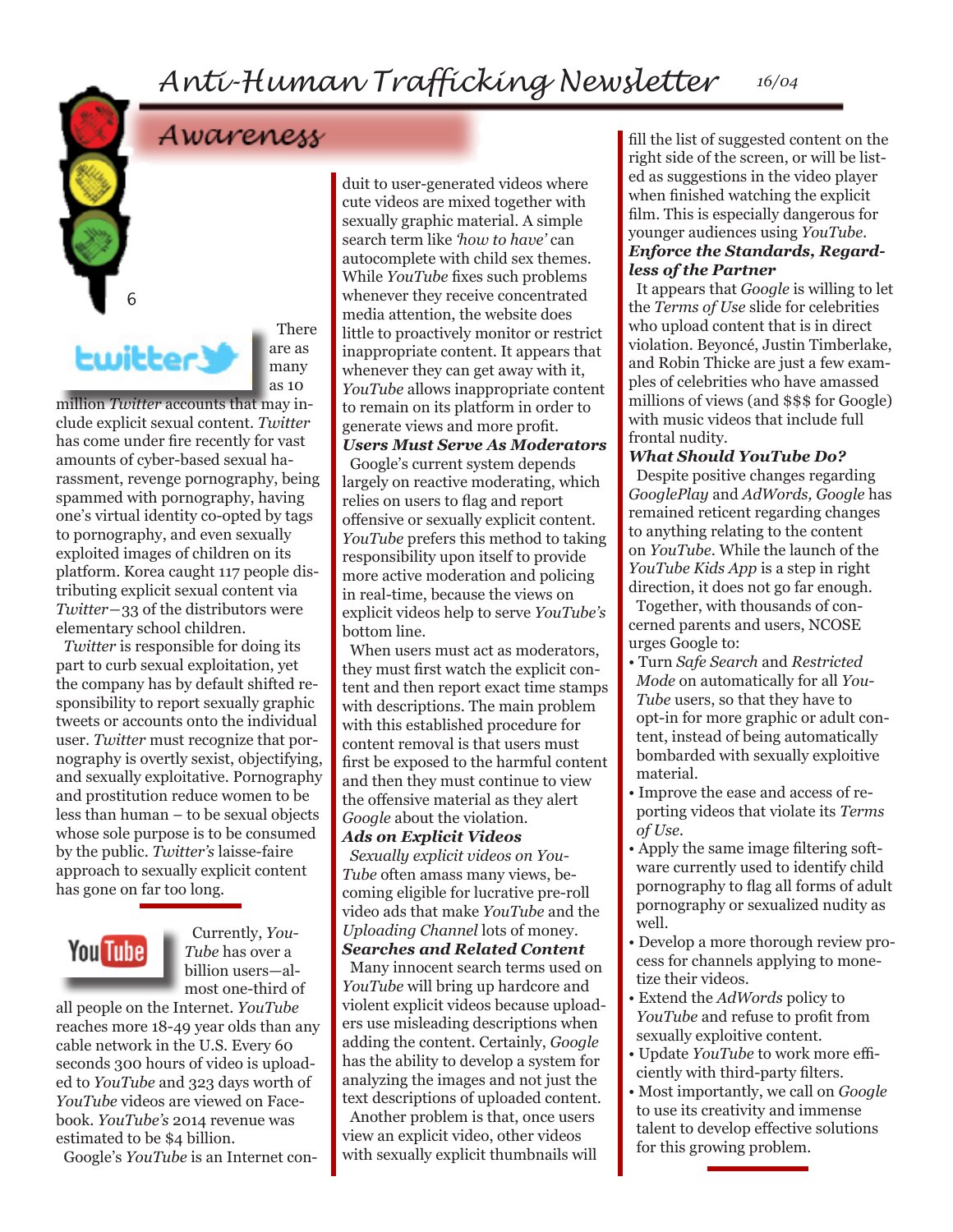

## Advocacy

**A Legislative Remedy to Stop Internet Porn**

"If there is a single legislative test of the strength of our national resolve to deliver on the promise of #MeToo, it is the battle over passage of the much needed FOSTA-SESTA legislative package that would amend Section 230 of the *Communications Decency Act*, which until now protects websites hosting third-party content from lawsuits based on the actions of those third-parties.

"The most infamous of these websites is *Backpage.com.* Carl Ferrer, James Larkin, and Michael Lacey represent a corporate class of sex traffickers, who sit at the apex of the global supply chain of sexual exploitation.

"As a 'business' that helps arrange prostitution transactions and derives earnings from them, there can be no doubt that *Backpage,* and its executives and owners, are the functional equivalents of sex traffickers (i.e. pimps). As an example, from January 2013 to March 2015, 99% of *Backpage's* global revenue was attributable to prostitution advertising. During this same period, *Backpage* made nearly \$51 million in revenue from prostitution ads in California alone.

"Low level sex traffickers, who post ads on websites for the purpose of marketing the women and girls they monger, may easily be arrested and prosecuted. But that is not true for Ferrer and company. The 1st Circuit Court of Appeals ruled that Section 230 of the CDA protects *Backpage's*  activities even if they knowingly facilitated sex trafficking.

"Inspired by *Backpage's* success, others have flocked to the Internet to start

up their own prostitution advertising platforms. Thus, the Internet now hosts a thriving and ever-expanding virtual, open marketplace for the marketing and purchase of people for sex.

"Which brings us back to #MeToo. If there was ever a time for our country to say we value women and children too much to see them traded like public sexual commodities on the Internet, surely this is the moment.

"The U.S. Senate could do just that by passing the legislative package known as FOSTA-SESTA, which in February 2018 passed in the U.S. House of Representatives 388 to 25. The underlying bill, the *'Enable States and Victims to Fight Online Sex Trafficking Act'* (FOSTA), was sponsored by Rep. Ann Wagner. An amendment offered by Rep. Mimi Walters added the provisions of the *'Stop Enabling Sex Traffickers Act'* (SESTA), sponsored by Sens. Rob Portman and Richard Blumenthal. This legislation restores civil rights of action to victims of sex trafficking and empowers states Attorneys General to prosecute the corporate kings of sex trafficking.

"I wish I could say that without a shadow of a doubt that the Senate will pass FOSTA-SESTA. Tragically, that is not the case. FOSTA-SESTA has powerful opponents. Those opponents generally fall into three camps: 1) those who see the sex trade as just another business sector, 2) those who believe that any amendment to the CDA whatsoever imperils the technology sector, and 3) those who claim that amending the CDA fatally wounds freedom of speech.

"These are specious arguments. People are not products to be sold online. The lives of women and children are not a sacrifice to make on the altar of corporate self-interest. The victims of sex trafficking need more free speech, not less.

"Members of the U.S. Senate, this is your moment to decide: does the spirit of #MeToo that has swept our country include victims of the sexual exploitation and sex trafficking or not." Excerpted from Lisa Thompson, Vice President of Policy and Research for the National Center on Sexual Exploitation (https://endsexualexploitation.org/articles/metoo-power-bring-corporatized-sex-trafficking/)

## **NCOSE Successes**

*Google* adopted a policy to prohibit pornographic ads and any ads that link to websites with sexually explicit content.

*Facebook* has taken steps to improve blocking and reporting of child pornography on its site.

*GooglePlay* instituted policies that prohibit pornographic apps in their app store after the first year on our list (though lax enforcement of this policy followed). After a second year on the list, GooglePlay removed all apps in violation.

*Walmart, RiteAid, Food Lion* and other retailers moved to put the sexually explicit *Cosmopolitan* magazine behind blinders in their retail shops.

*Hilton Hotels Worldwide* publicly announced it would stop selling pornography and issued orders to implement this policy in all of their properties around the world.

The *Department of Defense* stopped the sale of pornography in all Army and Air Force base exchanges. The DOD also ordered regular searches and removal of all sexual materials displayed in public and in workplaces for all military branches.

*Intercontinental Hotels Group (IHG)*. This premiere international hotel company, which includes brands like *Holiday Inn* and *Crowne Plaza,* was a candidate for the *2016 Dirty Dozen List* for its sale of hardcore pornography via on-demand television offerings. But IHG worked with NCOSE to remove pornography from all its hotels globally and stayed off the list. (https://endsexualexploitation.org/ dirtydozen-2018/#victory)